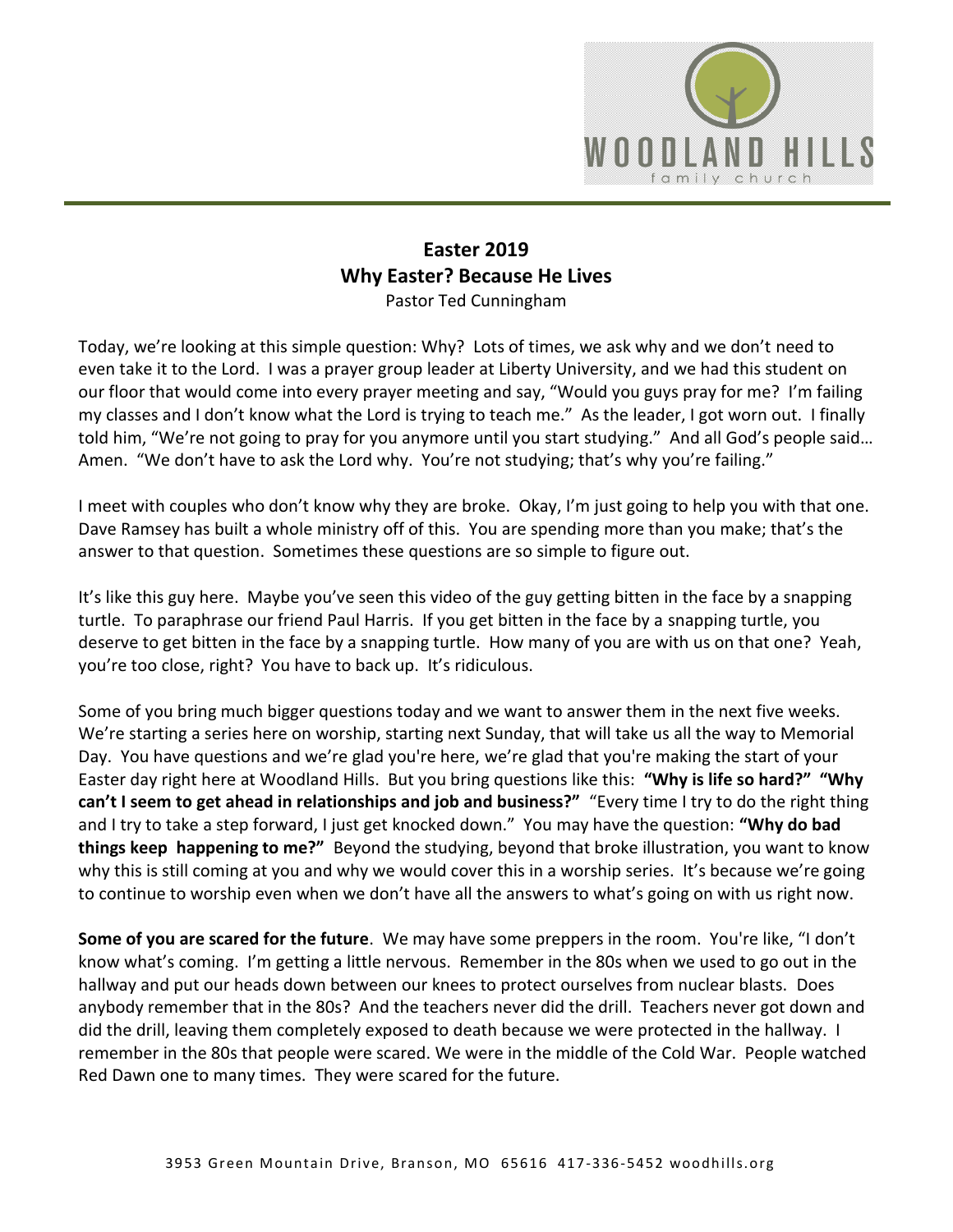Some of you bring heavy questions in here today. **"Why did God let my loved one die?"** Beyond that question, you're asking **"Is there life after death?" "What happens when you die?"** Then some of you are here today because a family member brought you. You make Easter a special time on your calendar. You're going to go to lunch after this, but you have this view of God that he's mad at you. He's ticked off at you. He wants nothing good for you. So, you're asking the question **"Why does it feel like God is distant and angry."** Even if in the next five weeks we look at this question and answer it for you, you have an even bigger question. **"What does God expect from me?" "What does he want from me and from my life?**"

We're answering these questions in a series that we're calling *Why, God?* It's very important, as you share this on social media etc., that you remember the comma. How many of you believe commas have a very specific use? A lot of people. The grammar police are in this service. You're the ones that always text us about our spelling. How many of you think you can use a comma however you want? That's me. It's a breath. It just gives you a breath in the sentence. Throw it in whenever you want. That's kind of how I do it. Editors tell me I'm wrong.

But this is very important. We're asking God why? It's different than Why God? That is questioning the existence of God. So, we're not doing a series at Woodland Hills, questioning the existence of God for five weeks. We're asking him why? Commas are important. For example: Let's eat, Grandpa. This is an invitation to take your grandfather to Cracker Barrel. That's different than: Let's eat Grandpa. It's very important you know the comma for the next five weeks. We're taking our big questions to God. As we wrestle with those questions, we will worship. We will worship our Father in heaven with these questions.

Today, we're not asking Easter why? We're asking *Why Easter?* And the answer is simple. It's because He lives. And all God's people said… Amen. Jesus borrowed everything. He borrowed a manger to be born. He borrowed a place to sleep to lay his head at night. He borrowed a little boy's lunch. He borrowed a boat to go across the sea. He borrowed a boat to preach from. He borrowed an animal to ride into Jerusalem. He borrowed an upper room for the Last Supper. Today, we are celebrating the fact that he only had to borrow the tomb because he needed it for three days. We are grateful.

Today, we want you to know Christ and the power of his resurrection. The resurrection of Jesus, as we talk about it today, as we look at, as we understand it's purpose in our life, is not just for what happens when you die, it's for how you live now. It's for life upon this earth. Jesus said, "In this world, you will have trouble. But take heart, I have overcome the world" We're talking about the power of the resurrection in your death, but also in your life. We want you to know.

This week, as I was preparing, I pulled up Easter 2013 notes and 2014, 2015, 2016, 2017, 2018, and I got a little nervous because all the messages looked a lot alike; they were very similar. That's why I threw in the snapping turtle; to mix it up a little bit. I kept going back to… It's similar, but different and then when I read the words in Acts 4, it brought great comfort to me because this is what Woodland Hills wants to be all about all year long. *[33](https://www.studylight.org/desk/?q=ac%204:33&t1=en_niv&sr=1) With great power the apostles continued to testify to the resurrection of the Lord Jesus.* That today, Easter 2019, we will continue to testify to the resurrection of Jesus.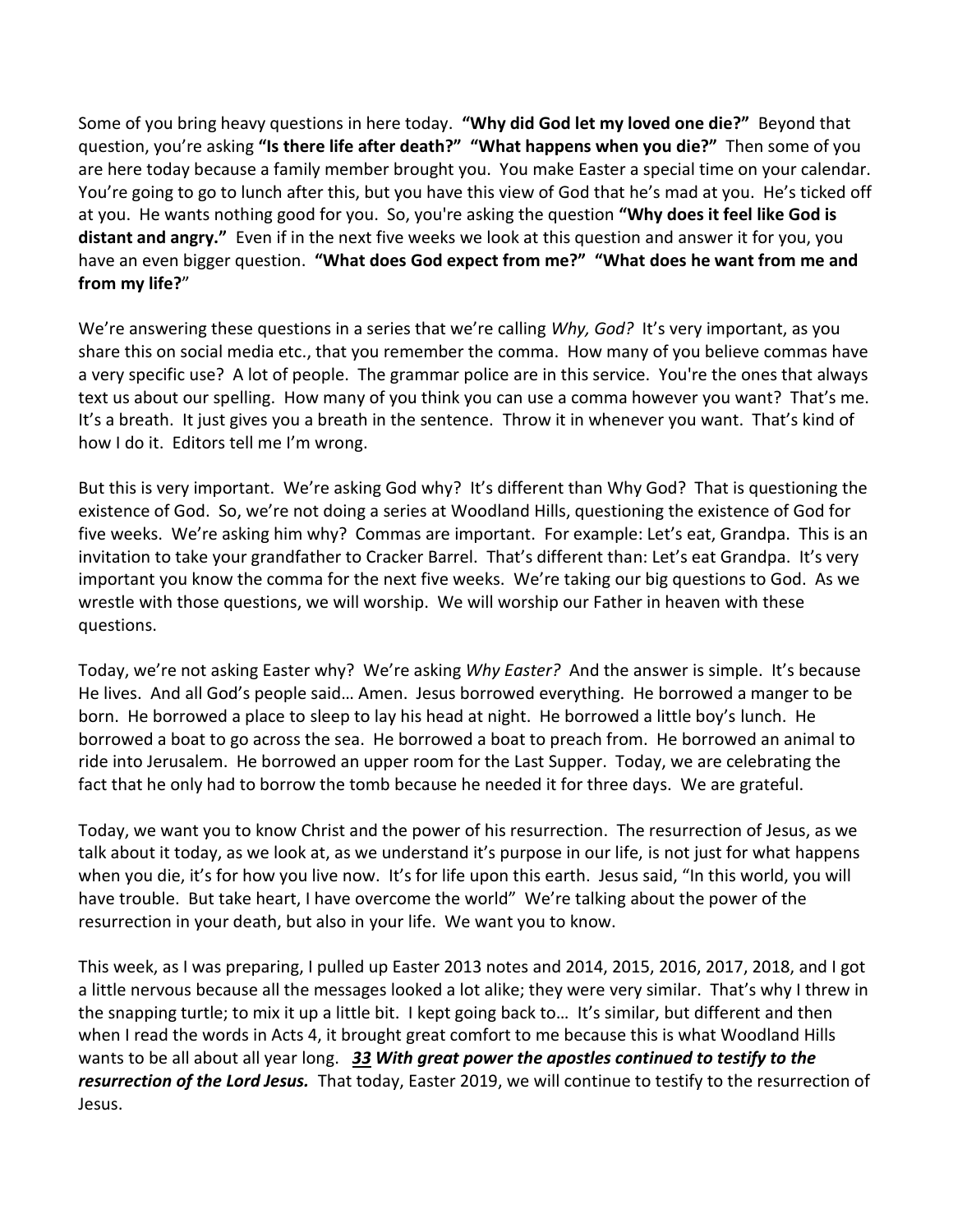When you come back next week, guess what? We'll be singing, we'll be worshiping, we'll continue to celebrate and worship and praise the resurrected Jesus. They continued to do this. The scripture goes on – *And God's grace was so powerfully at work in them all…*

If you're visiting today, or maybe this is your first time or you haven't been here for the last 42 weeks, we've been going through a series on 1 Corinthians 13: 4-7 as our outline. It's actually been the last 11 weeks. A couple of chapters away from that, Paul is going to address the Church of Corinth. They have some questions about people who have fallen asleep. Fallen asleep is the biblical word picture for death. And they have questions about that. What happens to believers in Christ when they die?

Paul comes in in Chapter 15 and here's how he starts that chapter. *[3](https://www.studylight.org/desk/?q=1co%2015:3&t1=en_niv&sr=1) For what I received I passed on to you as of first importance…* Get this, hear this, understand this, apply this to your life. *…that Christ died for our sins according to the Scriptures…* He prophesied of this, we read about that in the Old Testament. *[4](https://www.studylight.org/desk/?q=1co%2015:4&t1=en_niv&sr=1) …that he was buried, that he was raised on the third day according to the Scriptures…*  We're going to see in a second the same power that God used to raise Christ, that he exerted to raise Christ from the dead is the same power that is available for us today to raise us from the dead, to raise dead marriages, to raise dead people, to raise dead and lifeless souls. *[5](https://www.studylight.org/desk/?q=1co%2015:5&t1=en_niv&sr=1) and after that he appeared to Cephas, and then to the Twelve. [6](https://www.studylight.org/desk/?q=1co%2015:6&t1=en_niv&sr=1) After that, he appeared to more than five hundred of the brothers and sisters at the same time, most of whom are still living, though some have fallen asleep. [7](https://www.studylight.org/desk/?q=1co%2015:7&t1=en_niv&sr=1) Then he appeared to James, then to all the apostles, [8](https://www.studylight.org/desk/?q=1co%2015:8&t1=en_niv&sr=1) and last of all he appeared to me also, as to one abnormally born.*

As Paul would proclaim the message of the resurrection, one of the passages we have in scripture from Acts 17 has him speaking to the men of Athens, a place that would pride itself on intellect and the ability to communicate. He stands before them and he's disturbed with what he has seen in the city. He sees gods and idols set up everywhere. To those who don't know, he's going to proclaim the resurrected Jesus. He presents the gospel to the men of Athens and he says, *[28](https://www.studylight.org/desk/?q=ac%2017:28&t1=en_niv&sr=1) "For in him we live and move and have our being."* As he presents the risen Christ to them, the resurrected Christ to them, there are three responses. I submit to you that today, at our church, between 8:30 and 10:00 and 11:30, over at the Chapel and in here, we'll probably see all three responses.

Here's how they responded after they heard about the resurrection of Jesus. *[32](https://www.studylight.org/desk/?q=ac%2017:32&t1=en_niv&sr=1) When they heard about the resurrection of the dead, some of them sneered…* They laughed, they said, "This is ridiculous." *…but others said, "We want to hear you again on this subject."* That has to be some of you. That's why we put this series starting next week. It's because today is a spark for you. It's going to get your questions going. Maybe you heard some of those questions and you're like, "Well I didn't even have those questions, but now I do." Now you're a spiritual seeker, wanting to know what it means to follow the resurrected Jesus.

How did these people that gathered at this church and called this church their home worship through difficult times? How do they worship at a funeral? How do they worship when someone dies, fallen asleep? You start to have these questions and today, you may not place faith in Jesus. We hope that you do. But we hope that you come back and continue to seek, continue to ask the questions. That's the second group.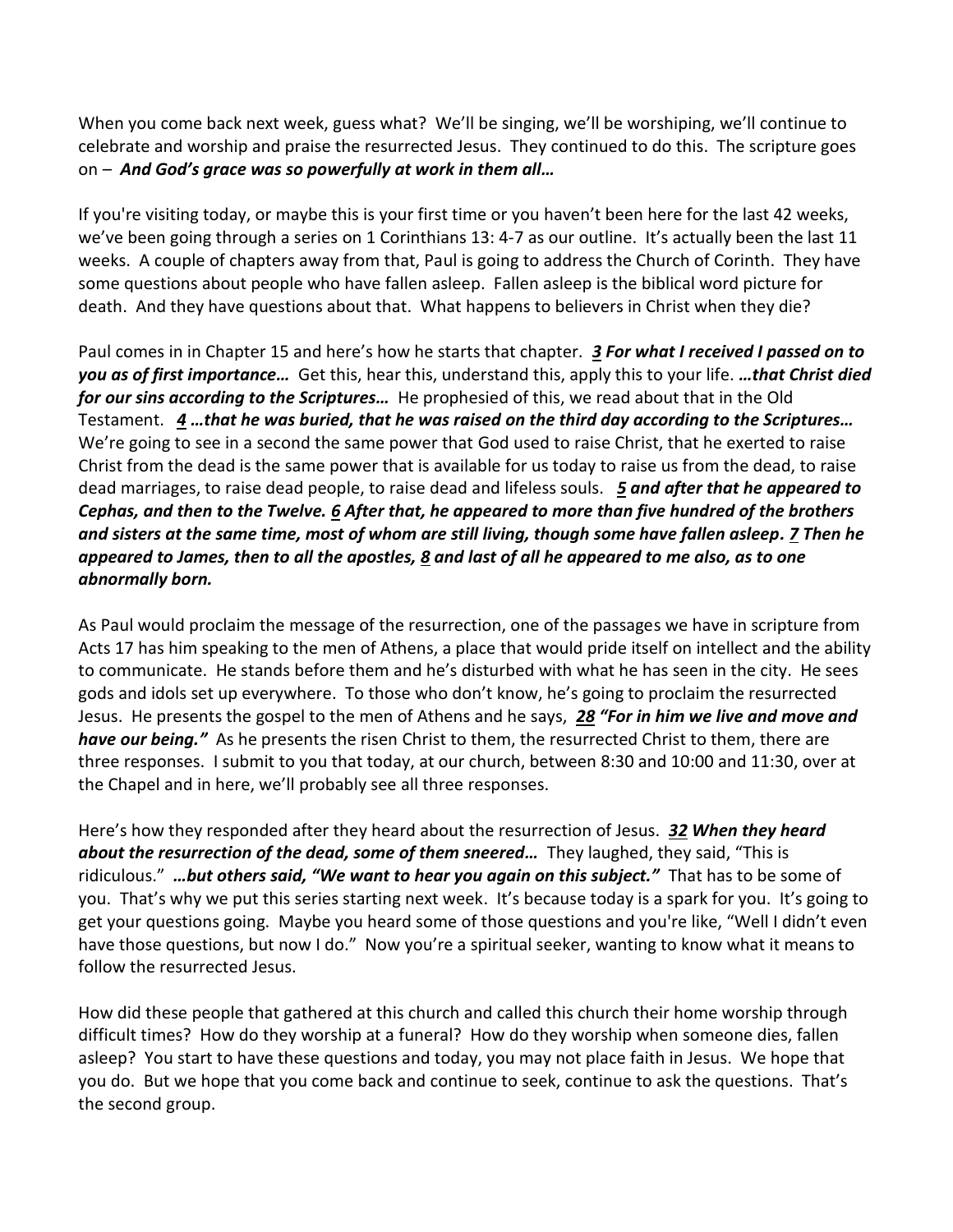*[33](https://www.studylight.org/desk/?q=ac%2017:33&t1=en_niv&sr=1) At that, Paul left the Council. [34](https://www.studylight.org/desk/?q=ac%2017:34&t1=en_niv&sr=1) Some of the people became followers of Paul…* Other translations say people joined him that day *…and believed.* We're hoping that, through three services in both of our locations today, there will be many who place faith alone in Christ alone at our church.

We took the hymn, *Because He Lives*, as out outline for this morning. How many of you remember that hymn if you grew up in church? You can still sing it. You could close your eyes and you didn't even have to think about it because those words are still in your heart. Here's why we say, "Why Easter?"

**Because he lives… I can face tomorrow**. I have hope for tomorrow. I'm saddened today in our country because it seems like every week, I'm hearing about a young person who takes their own life. Lots of questions hit me like, "How come nobody knew of if they did know, it wasn't addressed." "When did that person lose hope?" "When did that person begin to think, *Tomorrow offers me nothing*."

We believe because of the resurrection of Jesus, there is a tomorrow. Here's what we offer today. We offer **hope not hype**. I'm not really a hype guy. You can probably tell. I get excited, but you didn't see a video advertising our services with me going, "WHAT'S UP, WOODLAND HILLS!" That's not who I am. I don't do a video every week before the message like, "THIS IS GOING TO BE THE MOST AMAZING MESSAGE THAT'S EVERY BEEN DELIVERED!!" That's hype. And it's not. I want to be honest with you. Lower your expectations. I don't understand the pastors that want to raise our expectations and then disappoint us when their done with there service and you leave going, "That was okay. I don't know if I'd call it epic."

But we're into hype. You know hype comes from the word hyperbole, which means exaggeration. I don't believe in exaggerated stories, by the way… But Jesus used hyperbole; that's my excuse. Jesus told stories, but he exaggerated in a story to make a point. But now we see people hyping their lives, presenting themselves in a way that's not true to what's really going on. We see it all the time. That's you; you're exaggerating your life. You're hyping your life, but you have no hope. You hyped your wedding, by you don't have any hope for your marriage. You put a ton into that. There were pictures and people and you're still talking about the wedding. "It was incredible and I'm a princess…" But now, a year or two later, you've lost hope for your marriage.

Some of you hype your children online each and every day. You're constantly putting the highlight reels of your children, but deep down, you're going, "I don't know if I'm doing this parenting thing right, but I'll just let everybody think I am." And you hype, hype, hype. We don't want to offer you hype today. We want to offer hope. And we find that in the scripture.

Some of you hype your life with the clothes you wear and the cars you drive and the house you live in and the vacations you take. You want everybody to think you have it going on, and you are awesome, and you've got it together, but deep down, you have no hope.

Paul, to the Church at Ephesus… This is one of my favorite texts on the resurrection of Christ. Here's what he says, and we understand how God raised Jesus from the dead, the Father raised Jesus from the dead and that power that raised him from the dead is the same power that's available to us today.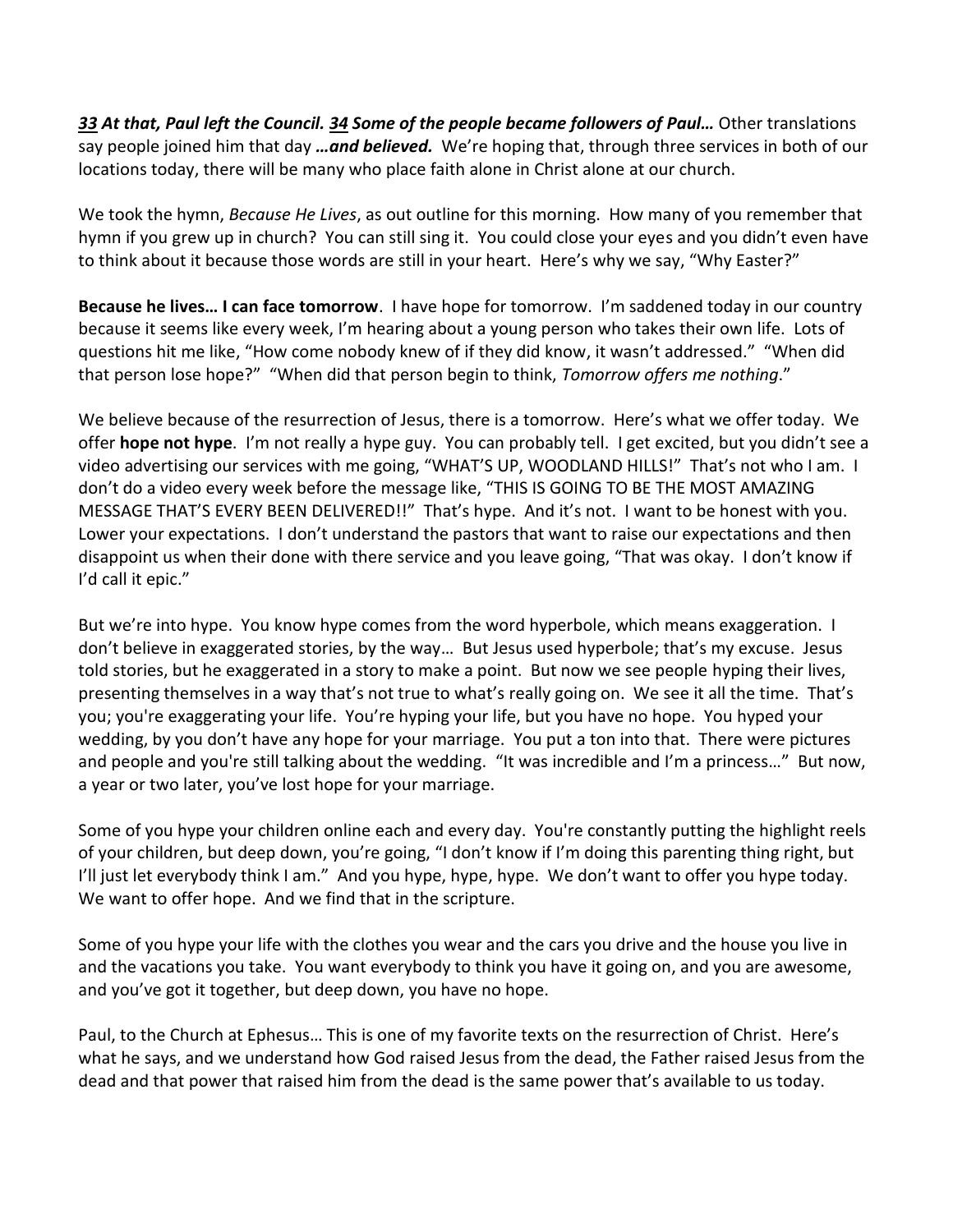Here's what it says. *[18](https://www.studylight.org/desk/?q=eph%201:18&t1=en_niv&sr=1) I pray that the eyes of your heart may be enlightened…* illumined, open, that you would begin to understand. *…in order that you may know the hope to which he has called you, the riches of his glorious inheritance in his holy people, [19](https://www.studylight.org/desk/?q=eph%201:19&t1=en_niv&sr=1) and his incomparably great power…* His mighty power *…for us who believe. That power is the same as the mighty strength [20](https://www.studylight.org/desk/?q=eph%201:20&t1=en_niv&sr=1) he exerted when he raised Christ from the dead and seated him at his right hand in the heavenly realms…*

That power is available to you today. You're like, "I don't have hope for my family." The resurrected Jesus is your hope. "I don't have hope for my marriage." I see this play out a lot. I'm an advocate for young marriage. I believe you can get married young, but I work with a lot of people who got married young, started a family right away, and now they find themselves in a place where they feel, in their late 20s, like they missed out on some of the stuff early 20s should be doing. "I'm going to leave my marriage, leave my kids, and I'm going to go have that fun I should have had right out out of high school or right out of college." And you're giving up on your marriage. Today, I hope you leave with the hope of the resurrected Jesus for your life, for your marriage, for your family. You're like, "It's too far gone." Well, let's just say it's dead. The same power that raised Jesus from the dead is the same power that can raise your dead marriage, and it's available for you today. Because he lives, I can face tomorrow.

**Because he lives, all fear is gone**. Are you a fearful person? Some of you have the **fear of condemnation.** "When people find out who I really am… That's why I spin all this hype out there, Ted. I don't want people to know what's going on." "I'm broke, but I bought a new boat on credit because I want people to know I'm cool and I'm out on the lake this summer." "I don't have any money, but you should see the new outfit I just bought." Your hype, hype, hype because you're afraid if people see you for who you really are, you will be condemned. Well, there's good news for you. For those who are in Christ Jesus, there is no condemnation. For those who have placed faith alone in Christ alone, that fear can be gone.

How about this? Some of you have a **fear of the future**. Part of it is you fear the future because you don't know what it is, but even if you think you know what it is, it frustrates you that you can't control it and you've been trying. You hype your life and then your spinning life, trying to be in control of every detail of your life and everything that's going to take place tomorrow.

Some of you have a **fear of death**. The scripture says because of the resurrected Jesus, because Jesus died and rose again, the believer mourns with hope. We don't mourn as other men who have no hope, we have hope.

This church lost a dear friend and a leader back in January. I shared it with you briefly, but I want to tell you the rest of the story. Jim Sedlacek was an elder at this church for years. He left Woodland Hills to move to Phoenix to be with his kids in his final years. As he and Judy moved out there… Judy passed away not long after moving to Phoenix. Jim went to be with the Lord this past January. His last visit here… Jim and I would always try to get together. When I was in phoenix, I would want to have coffee with him. His last visit here, he ended up in the hospital and I went to visit him. Jim would always refer to any ailment going on with him as rust. When I would try to talk to him about what was going on with him at the moment in the hospital here at Cox, he would just say, "Let's not talk about it."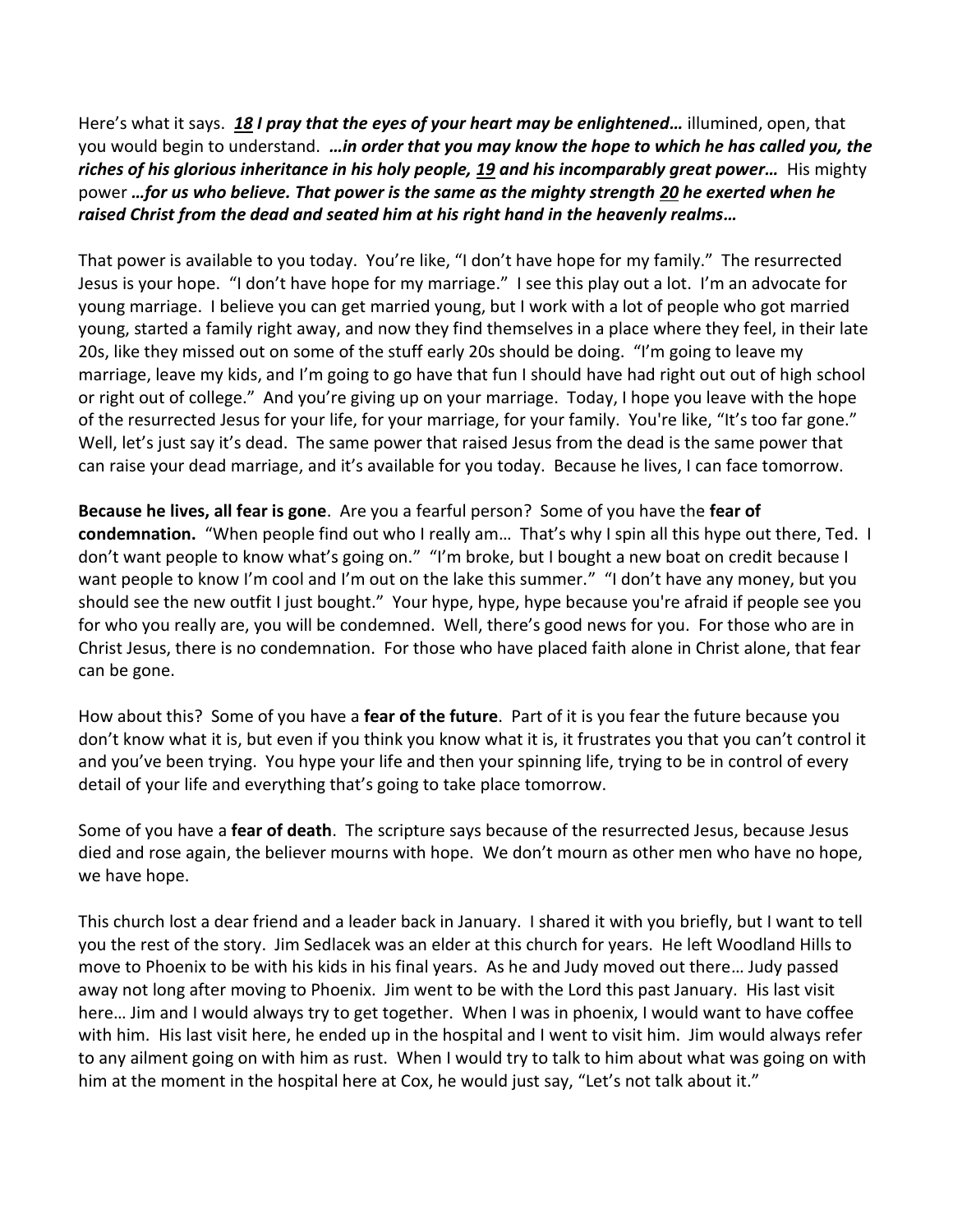Jim and I could speak about death not with fear, but we could do it through laughter. We could joke with one another. Why? Because we know where we will spend eternity.

I don't feel like I've ever really had a fear of death. There were a couple of times my mom gave it to me a little, tiny bit, but it wasn't ever like long term, residual fear of death. When I got the word that Jim passed away, I smiled, grateful that he was in the presence of the Lord. Then I talked to his kids several times after that. We were talking and sharing Jim stories.

The day before Jim died – he was having a lot of problems with his heart – he went to the hospital and the doctor said, "We're going to need you to stay overnight, Jim, and run some tests. I'm not liking what I'm seeing." And Jim said, "Oh, no, no, I have to go." And the doctor said, "No, you need to stay." Jim said, "I have a bunch of stuff in my garage that I have been waiting on the Salvation Army to pick up. They have canceled three appointment on me to pick it up. I have an appointment tomorrow at 9:00 and I ain't missing my appointment for the Salvation Army to pick up my donations."

So, Jim, like some of you in here… I've been there when you've done it. You've signed that AMA. If you don't know what an AMA is, it's against medical advice. Jim went against medical advice so he could get home and be there so they could pick up his donations.

He goes home and the next morning, he wakes up and he knows it is not good. He calls a friend because his kids are out of town. His friend comes over. She sees Jim and says, "I'm not comfortable with driving you to the hospital; I'm calling an ambulance." She calls the ambulance and while she and Jim are sitting on the couch talking, the ambulance pulls up. His friend says, "Jim, I'll be right back. I'm going to go greet the ambulance and bring them on in." She greets the ambulance and, as she comes back in, she immediately knows that Jim is in the presence of the Lord, that he has gone to be with the Lord.

I can speak about this with such great joy, but here's where I laugh out loud. As I was talking to his son Scott, he said, "Ted, as we got here and were cleaning up Dad's estate, we were looking over the messages and everything. The first message I found that morning on Dad's phone was from the Salvation Army, canceling their pick up. With that I laughed out loud because… This has nothing to do with the Salvation Army because there is a time to be born and a time to die.

This is why we do not fear death. How can we say that? Look at what 1 Corinthians 15 says. Now remember, he's presenting the resurrected Jesus. This is why the men of Athens and those in Corinth sneered at him. *[12](https://www.studylight.org/desk/?q=1co%2015:12&t1=en_niv&sr=1) But if it is preached that Christ has been raised from the dead, how can some of you say that there is no resurrection of the dead?* Had Christ not been raised, you and I go into the ground and that's it; it's over for us. *[13](https://www.studylight.org/desk/?q=1co%2015:13&t1=en_niv&sr=1) If there is no resurrection of the dead, then not even Christ has been raised. [14](https://www.studylight.org/desk/?q=1co%2015:14&t1=en_niv&sr=1) And if Christ has not been raised, our preaching is useless…* Here's what one pastor said earlier this year, "What we're doing here today is a terrible hobby." The preaching of God's word means nothing if Christ has not been raised. ….*and so is your faith. [15](https://www.studylight.org/desk/?q=1co%2015:15&t1=en_niv&sr=1) More than that, we are then found to be false witnesses about God, for we have testified about God that he raised Christ from the dead. But he did not raise him if in fact the dead are not raised. [16](https://www.studylight.org/desk/?q=1co%2015:16&t1=en_niv&sr=1) For if the dead are not raised, then Christ has not been raised either.*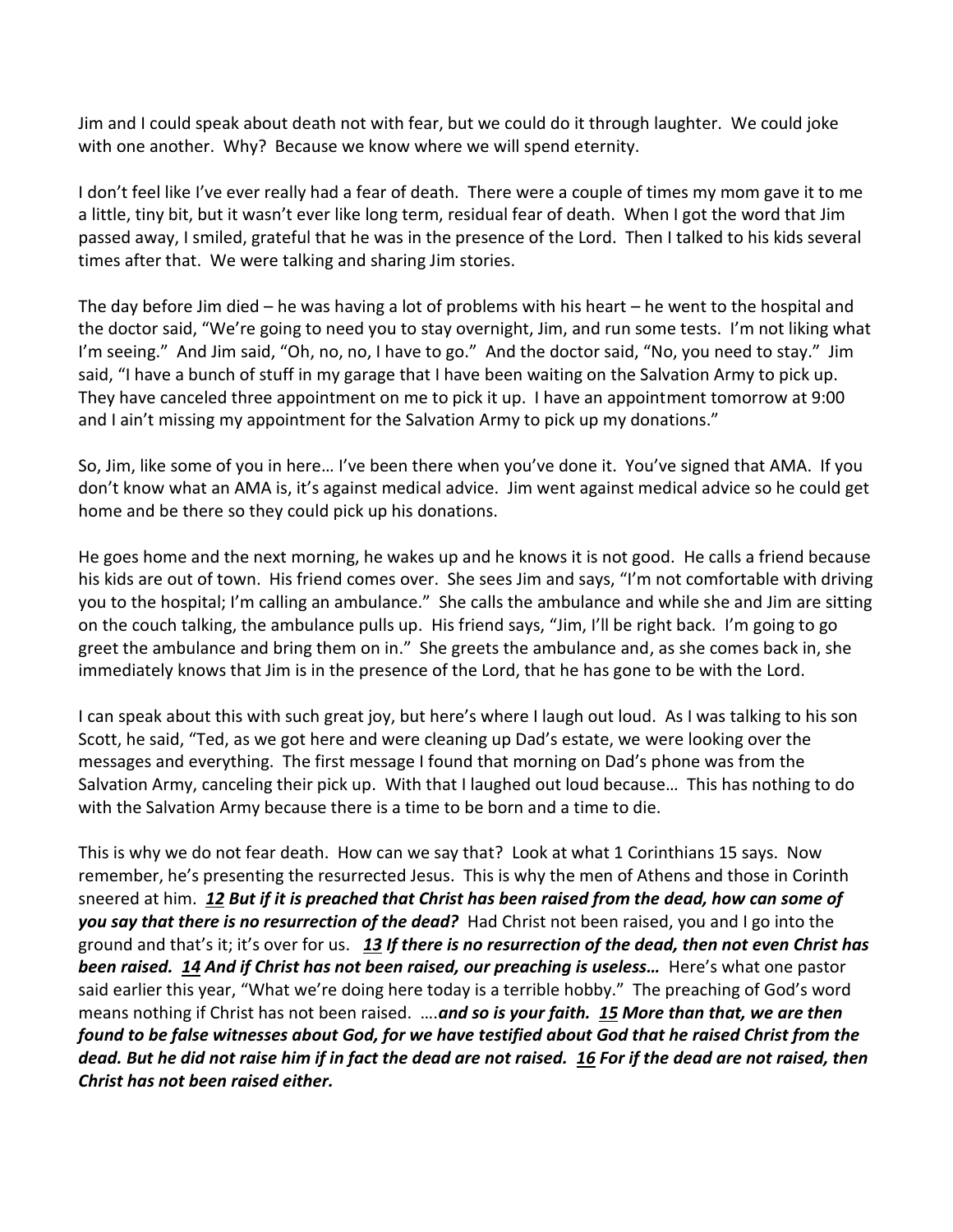*[17](https://www.studylight.org/desk/?q=1co%2015:17&t1=en_niv&sr=1) And if Christ has not been raised, your faith is futile…* You're wasting your time here. You don't even need to ask those questions that we talked about at the beginning of the message. *…you are still in your sins.* But because of the resurrected Jesus, our sins are forgiven. And all God's people said... Amen. *[18](https://www.studylight.org/desk/?q=1co%2015:18&t1=en_niv&sr=1) Then those also who have fallen asleep in Christ are lost.* And if this is the case, look at what he says in Verse 19. *[19](https://www.studylight.org/desk/?q=1co%2015:19&t1=en_niv&sr=1) If only for this life we have hope in Christ…* If only for right now, …*we are of all people most to be pitied.* But the resurrection of Christ gives you power in this life. It gives us a future. It gives us a hope. Because he lives, I can face tomorrow. Because he lives, all fear is gone.

**Because he lives, my life has purpose**. The scripture says you're here upon this earth for 70 years, 80 if you're strong, according to Psalm 90. So, you keep asking these questions. "Okay if my life has purpose…" Here's some of the questions we're going to dig into over the next few weeks. "What am I here for?" "What is my purpose?" "What does God want from me?" "What is my purpose in life?" "Why do I feel empty and unfulfilled?" "Why, even when I begin to make the step, am I always feeling so empty?"

Here's what we see often and some of you can identify where you're at as we launch into this series next week, Why, God? Some of you are living at the survival level. It's day to day. It's about staying alive; there's no purpose; you don't invest in other people, you don't serve, you don't give. You get up every day and think about yourself and how you're going to live. We call that the survival mode. Some of you have had some success. You're not day to day or paycheck to paycheck; you found great success, but I can tell you that I've met a lot of successful people who have not found their purpose in life. They have a lot of money and they've built a lot of great businesses, but they're missing this last one, which is what we call significance, purpose, meaning.

You were made to worship. You were made to be in fellowship with other believers. You were made in the image of God. You were made to invest your lives into other people. You've moved from survival to success, but something is still wrong. Something is still empty. We want to cover what it means to have a life of meaning, a live of purpose.

I'm glad that you have chosen to worship with us today and I hope that you plan on returning next week. I have to be honest with you. We asked our church a couple of weeks ago to please come to the 8:30 and they did. They came to 8:30 and that's why many of you couldn't get in. They were all here at 8:30. That service was packed and standing room only. A lot of them came to 8:30 and said, "Yes" because they wanted to make room in this service for you. They are glad that you're here. They want you to enter into a relationship with the resurrected King. They want you to know what it means to have a life of purpose because of what Jesus did for you. Jesus died on the cross for you. He was buried, but only for a few days. And then he was raised from the dead.

Today, we celebrate that because the same power that raised Jesus from the dead is the same power that gives your life meaning, the same power that gives your life purpose, the same power that wherever you're at, whatever you're struggling with... it's what our team is going to be doing down here. They want to meet with you. They're here to answer questions and help you. I'm going to invite you to stand. We're going to pray as we close. If you're at that point where you have more questions, please come forward and meet with our prayer team.